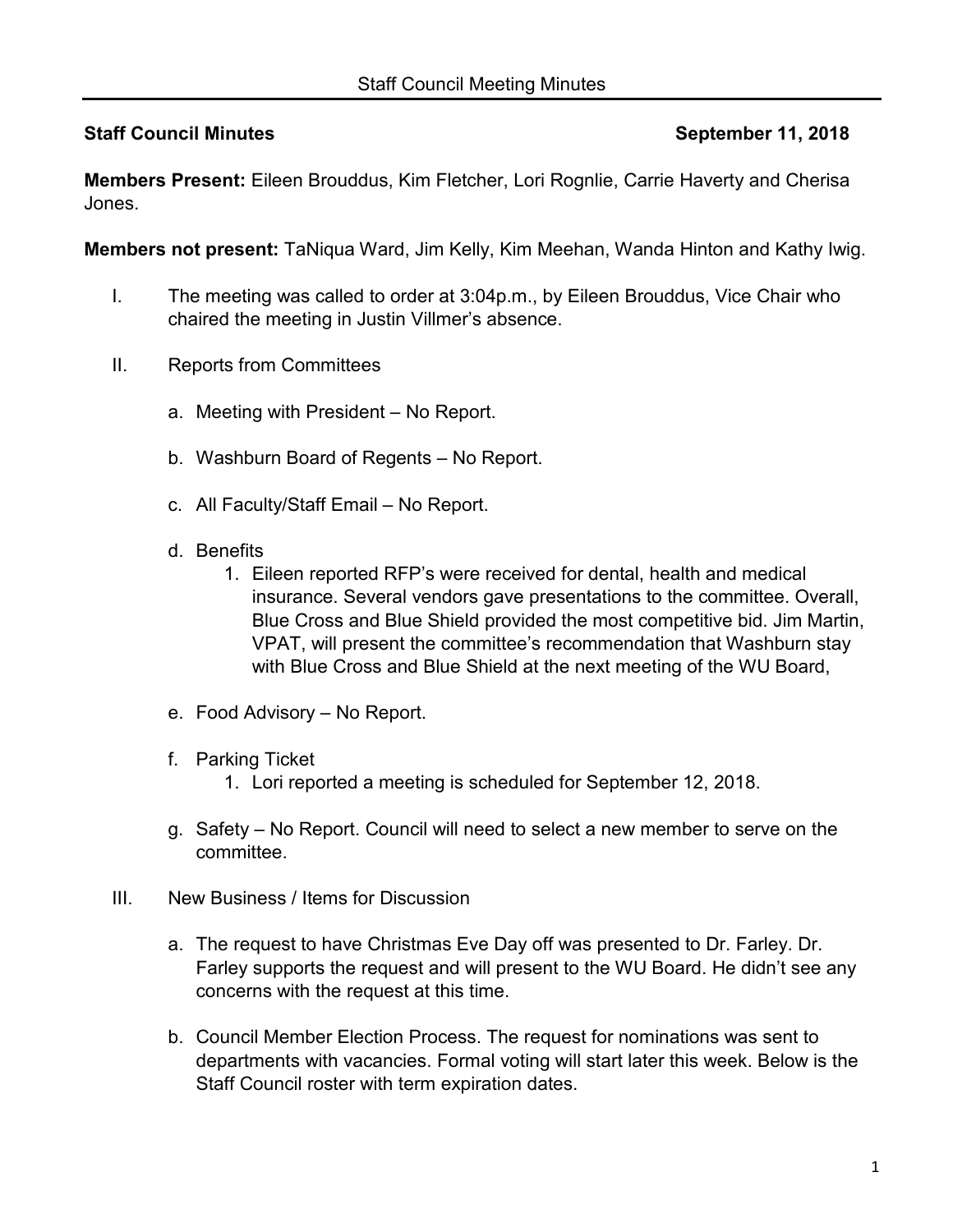|                       | Rep                              | <b>Term</b><br><b>Expires</b> | <b>Buildings</b>                                                                 |
|-----------------------|----------------------------------|-------------------------------|----------------------------------------------------------------------------------|
| <b>Exempt A</b>       | <b>TaNiqua Ward</b>              | 9/30/2018                     | Art Bldg, Petro, SRWC, Whiting                                                   |
| <b>Exempt B</b>       | Cherisa Jones                    | 9/30/2019                     | Morgan                                                                           |
| <b>Exempt C</b>       | <b>Jim Kelly</b>                 | 9/30/2018                     | Benton, Henderson, KTWU, Mabee<br>Law School, SBDC                               |
| <b>Exempt D</b>       | (Vacant)                         | 9/30/2019                     | <b>Bradbury, Garvey, Mulvane</b><br>Int'l House, Memorial Union                  |
| <b>Exempt E</b>       | <b>Eileen</b><br><b>Brouddus</b> | 9/30/2018                     | <b>Bennett, Carnegie, Facility Svcs</b><br><b>Mail Svcs, Res Living, Stoffer</b> |
| <b>Exempt F</b>       | Justin Villmer                   | 9/30/2019                     | Washburn Tech                                                                    |
| <b>Nonexempt</b><br>A | (Vacant)                         | 9/30/2019                     | Art Building, Res Living, Petro, SRWC<br><b>Whiting</b>                          |
| <b>Nonexempt</b><br>в | (Vacant)                         | 9/30/2019                     | <b>Bennett, Carnegie, Facility Svcs</b><br><b>Mail Svcs, Stoffer</b>             |
| <b>Nonexempt</b><br>C | <b>Kim Fletcher</b>              | 9/30/2018                     | <b>Morgan</b>                                                                    |
| <b>Nonexempt</b><br>D | (Vacant)                         | 9/30/2018                     | <b>Morgan</b>                                                                    |
| <b>Nonexempt</b><br>Е | (Vacant)                         | 9/30/2018                     | <b>Morgan</b>                                                                    |
| <b>Nonexempt</b><br>F | Lori Rognlie                     | 9/30/2019                     | Mabee, Memorial Union                                                            |
| <b>Nonexempt</b><br>G | (Vacant)                         | 9/30/2018                     | <b>Benton, Henderson</b>                                                         |
| <b>Nonexempt</b><br>н | (Vacant)                         | 9/30/2019                     | Bradbury, Garvey, Mulvane, Int'l<br><b>House</b>                                 |
| <b>Nonexempt</b><br>I | <b>Wanda Hinton</b>              | 9/30/2018                     | <b>KTWU, Law School</b>                                                          |
| <b>Nonexempt</b><br>J | Kathy Iwig                       | 9/30/2019                     | Washburn Tech                                                                    |